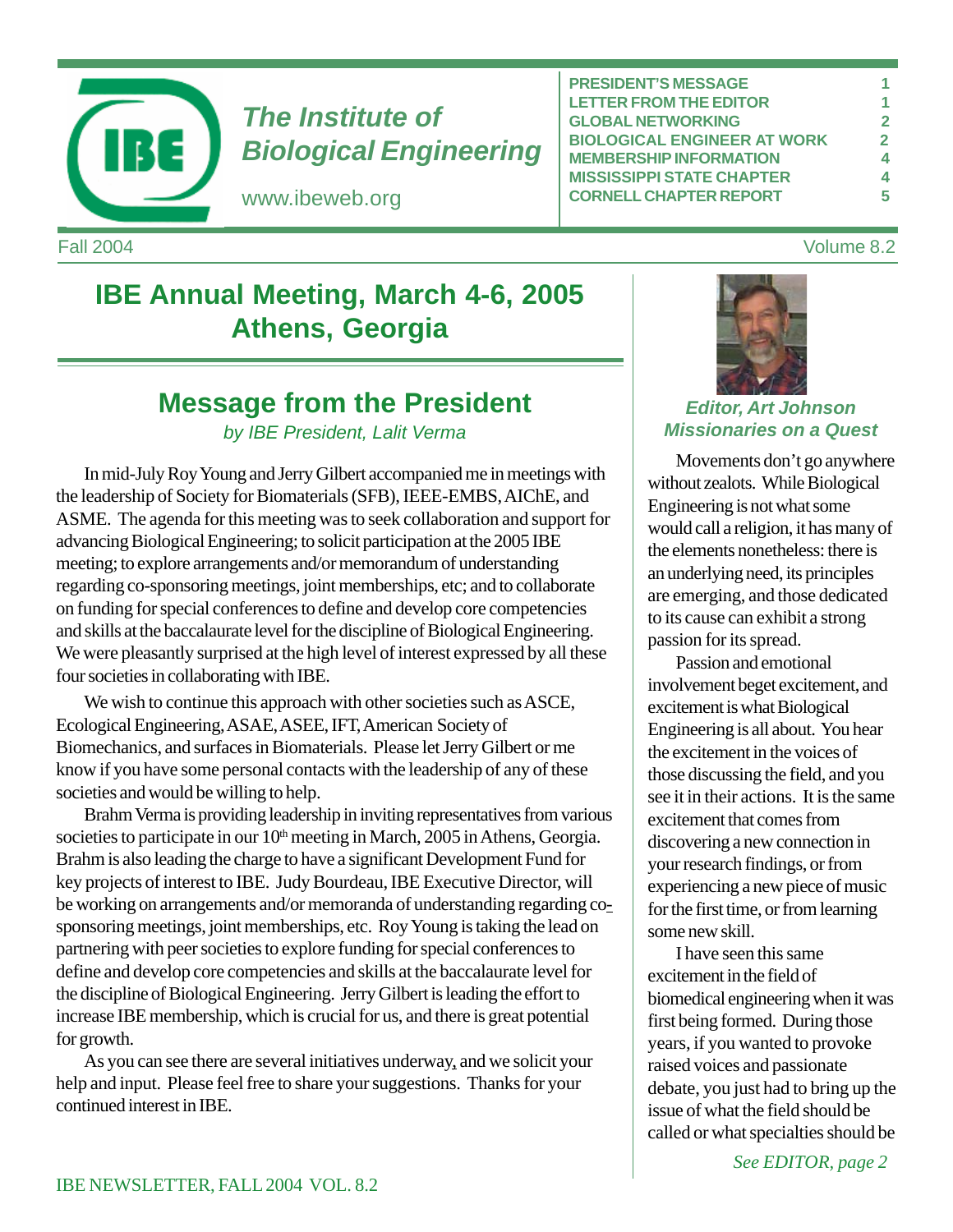#### *Continued from EDITOR, page 1*

included. Many a late night was spent and many a malt was consumed debating the nuances of biomedical engineering.

Those days for biomedical engineering have passed. The field is mature now, and in gaining maturity, a lot of the passion of the new field attenuated.

There is no reason to expect any different from Biological Engineering. The time for passion is now. The time to debate its qualities and inclusions is the present. Soon enough, should we succeed, Biological Engineering will enter into its mature phase and people will think little of what it has become or how it got there. And few will appreciate the passion of its founders.

You will read elsewhere in this newsletter about the efforts by several passionate people to reach out to the rest of the engineering community to bring more into the fold. This effort is to be applauded. If it succeeds then Biological Engineering can achieve permanence.

*The IBE Newsletter is publshed by Art Johnson Biological Resources Engineering University of Maryland, College Park, MD 20742 Ph: 301-405-1184 Fx: 301-314-9023 e-m: aj16@umail.umd.edu*

## **Global Networking Opportunities!**

*Judith M. Bourdeau, CAE IBE Executive Director*



The Institute of Biological Engineering (IBE) offers the worldwide community a resource of biological engineering experts through its Peer to Peer Network™. The network gives visitors to the IBE website an opportunity to search for individuals in a selected category and connects the visitor to IBE members by providing email contact information.

Peer to Peer is a valuable resource for members to get the word out about their work and allows

year-round global networking for those interested in the field. Members of IBE can participate in the network for free by visiting **http:// www.ibeweb.org/peertopeer/** and updating their information.

The Network helps to strengthen IBE's position as the primary resource for biological engineering information and networking opportunities.

## **Biological Engineer at Work**

Annette Dixon interviewed Brian King, who graduated from the Biological Resources Engineering program at the University of Maryland in 2001. Brian has been working in the biotechnology industry.

#### *Question: How did you choose your major?*

I chose Biological Resources Engineering because it addressed the application of basic engineering principles and techniques to biological systems. I initially began as a chemical engineer but quickly realized that it did not expose me to the subject matter (nor the organizations) I was hoping to work with. However, nowadays I am finding that chemical engineering is transforming to include more attention to biological applications.

#### *Question: How did you get your job?*

Two things are primarily responsible for my initial success — a connection and tenacity. My first job was with Wyeth in Andover, MA. A classmate of mine at UMCP did an internship there and he connected me with his supervisor. After I started the networking process, it was persistence and enthusiasm that landed me the job when I was offering no previous biotechnology experience.

*Question: What does you job entail? Do you feel there is a firm understanding of biological engineering and applications at your job?* I work in the purification branch of biotechnology. My goal is to design robust and economic processes to purify a target protein, contained within a cell culture feed stream, using the protein's intrinsic properties. Two unit

*See WORKING ENGINEER, page 3*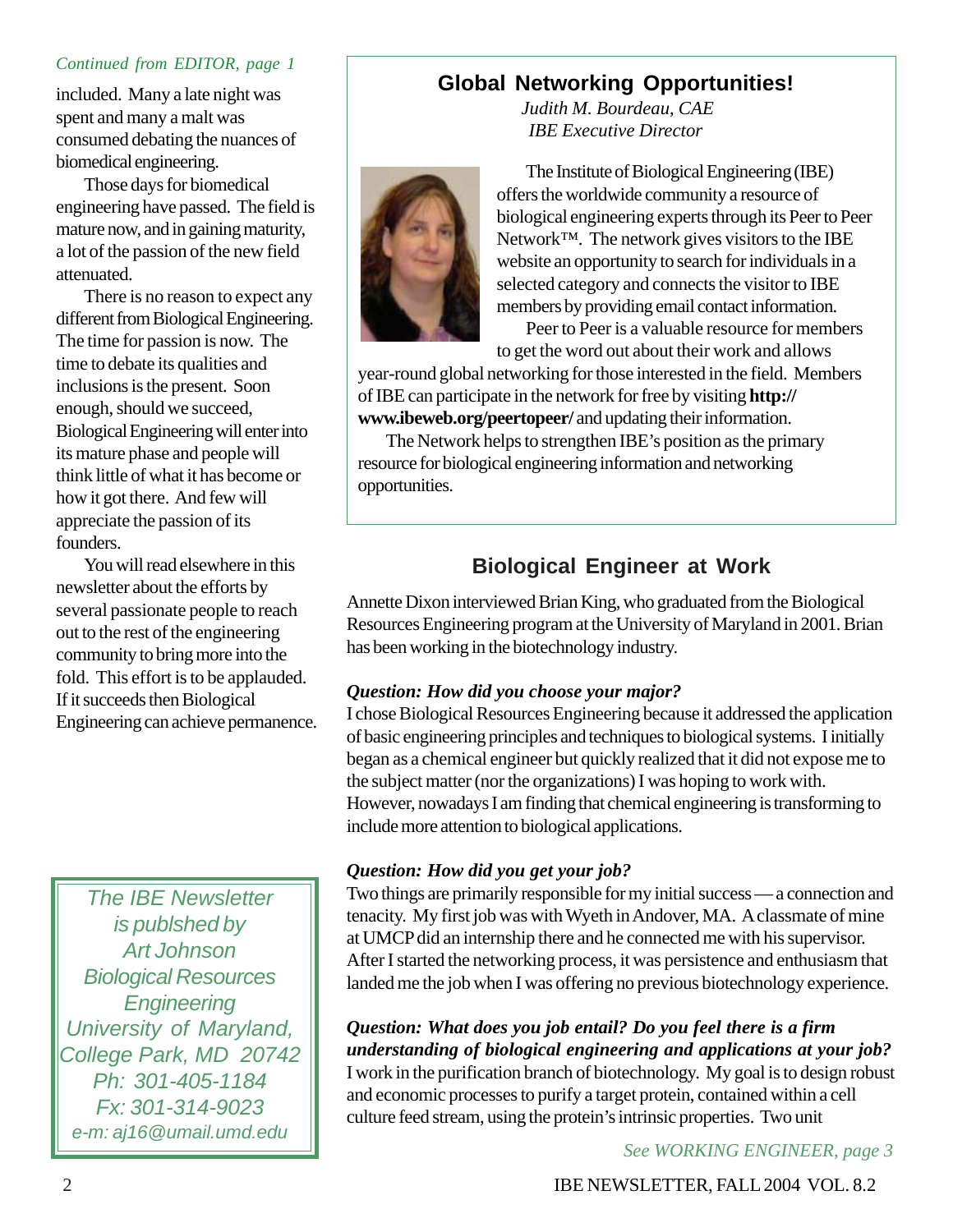operations commonly used in purification processes are liquid chromatography over a packed bed and membrane filtration.

I believe a firm understanding of biological engineering is not required to successfully perform my job function. Several of my colleagues have a degree in a biological science and are capable of completing similar tasks that I face. However, I feel the advantage of having an engineering degree can bring a different perspective forward when problems arise. A firm understanding of our discipline can give you the insight and ability to not only explain certain behaviors, but also model them using principles such as thermodynamics, fluid mechanics, and transport phenomena.

### *Question: Does a B.S. limit your career and would an advanced degree help?*

In general, an advanced degree would help; however, it can depend on the company you are with and what level you wish to initially obtain. If you are looking for an entry-level position, a B.S. degree should suffice; however, if you can earn a M.S. degree, more options and opportunities can open up: higher positions such as a manager or an advanced junior-level (i.e. non-PhD) employee.

### *Question: Are you pursuing a PE certification?*

I am not currently pursing a PE certification. At this time, I am pursuing a professional master's degree in chemical engineering.

#### *Question: How much of what you have learned in school is applicable to your job? Is the work you did in college similar to the work you're doing now?*

I can't say that I crunch equations and model reactors or flow dynamics every day but occasionally in order to understand how a system works so we can improve it, engineering can help. I would say 80% of what I learned helps me occasionally.

College work provided an opportunity to sharpen a more intangible skill — how to reason, question, and learn. The work I do now could be referred to as "feedback application engineering" — putting our knowledge to work while constantly improving our experience base.

#### *Question: Do you feel the field of biological engineering is up to date in its major requirements? Is there any course or skill you wished you had learned before entering the field?*

After graduating from the University of Maryland with my undergraduate degree, I wanted to pursue the field of biomedical engineering; however, I quickly realized that I did not have enough depth in electronics. In addition, courses dealing with transport phenomena were not as extensive as I have seen with other engineering disciplines. The undergraduate level focuses primarily on ideal systems, where many variables can be considered negligible. However, in the real world, non-idealities are known to dominate. This fact supports my recent decision to pursue an advanced degree after only 2 years in the workplace. In my first semester as a graduate student, I have seen the benefit of advanced study since the majority of my classes tackle how to define and model non-ideal systems.

### *Question: What fields in biological engineering do you see emerging?*

Nanotechnology, alternative fuels, biomaterials (e.g. prosthetics, implants), and even biotechnology are a few examples, in my opinion, of emerging areas that may be of interest to biological engineers.

### *Question: Do you have any advice for the up and coming biological engineers?*

The best piece of advice that I can give to the maturing biological engineer is to explore the possibilities of this major. Do whatever it takes to experience and obtain information related to what biological engineering can deliver: witness an NIH poster day, contact the Department of Agriculture, attend a career fair, talk to your faculty, become a student member of an academic society, subscribe to a related journal. It's very important to know what you can do when you are ready to pursue your professional career with this major, or any major for that fact. Make sure that you are striving for a goal beyond the degree or a job. In other words, try to ensure that your major of choice will provide you with more than a salary, but with meaning and satisfaction.

*See WORKING ENGINEER, page 4* Another piece of advice is to be professional and to keep in touch with your roots. For example, the biotechnology field is considered small in the United States. When you keep in touch with your past, it can be a helpful source of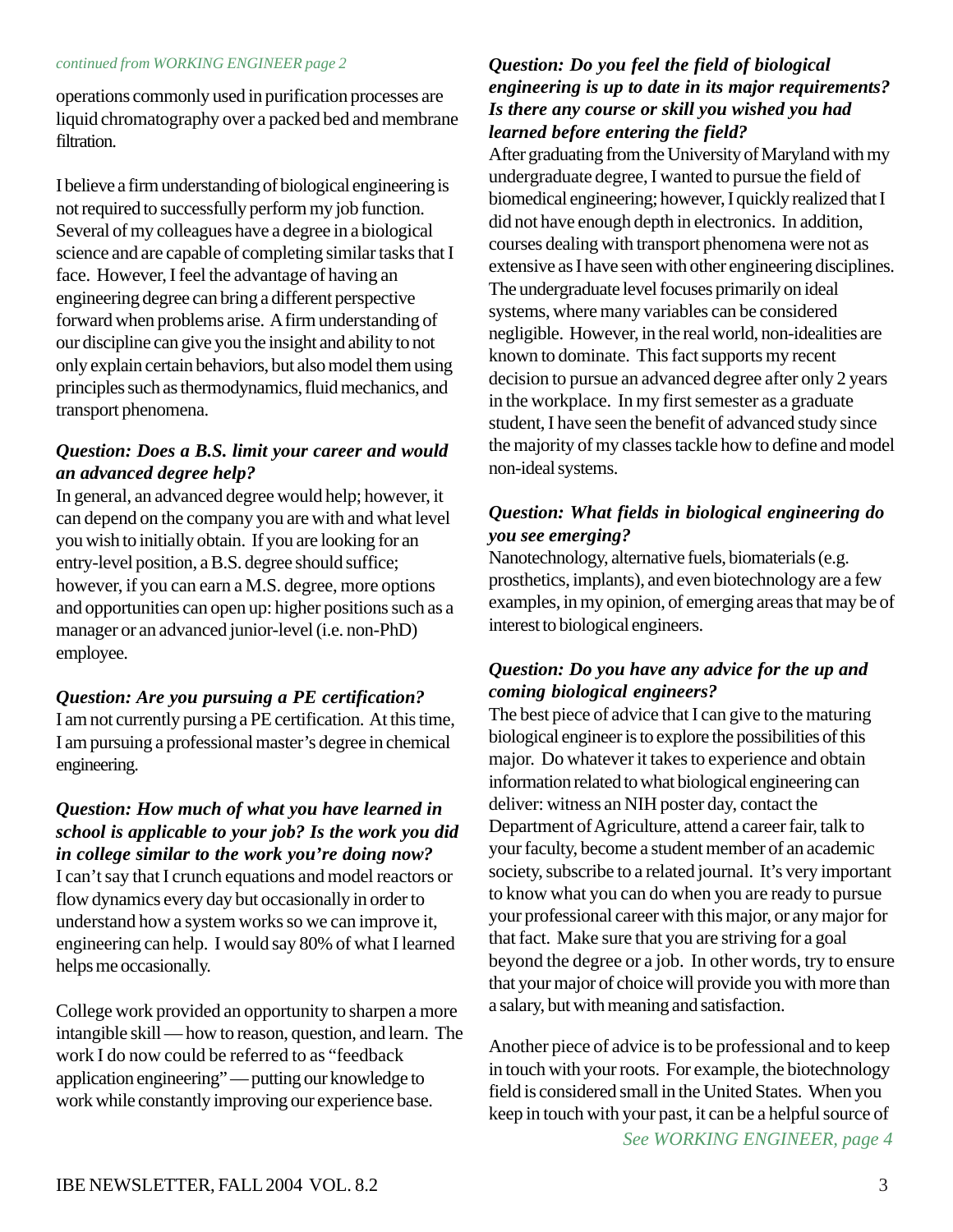#### *continued from WORKING ENGINEER page 3*

guidance and assistance as you plan your future. Don't ever forget where you came from and who helped you along the way.

#### *Question: What types of pre-graduation experiences make a recent grad a more enticing hire?*

In a simple statement — experience related to your current field. Moreover, show how it fostered attributes including leadership, prioritization, multitasking, initiative, and above all responsibility. Related experience can show a company you are focused, motivated, and even enthusiastic. Engineers are commonly associated with having problem solving skills. This is true but you cannot rely on this alone. You will need other qualities to complement and enhance your ability to conduct yourself as a respectable professional.

## **Real-Time Membership Information**

*by Judith M. Bourdeau, CAE IBE Executive Director*

Need to reach another IBE member? Have you recently changed your email address? IBE's online membership directory provides the tools you need to reach other members and help them stay in contact with you. The online directory allows IBE members to search for other members and supplies email contact information. Members can update their contact information any time by visiting **http://www.ibeweb.org/ member/** and clicking on the update profile link.

## **Mississippi State IBE Chapter Report**

The Mississippi State University IBE student chapter's semester started off with a trip to the Institute of Biological Engineering National Conference held in Fayetteville, Arkansas. Nine students and two professors make the trip up to the University of Arkansas to attend the event. While there the MSU delegation attended seminars in the areas of nanotechnology, biochemistry, biomechanics, biomaterials, biological transport phenomena, and many other fields of specialty. Former department head Dr. Jerry Gilbert and MSU IBE President David Macias were elected to the IBE National Council as president-elect and undergraduate councilor, respectively. They took office at the meeting. "I'm glad to be able to represent Mississippi State on the national level," said David.

As Valentine's Day approached, IBE found ways to make new friends on campus. IBE collaborated with the American Institute of Chemical Engineering to host a joint date auction fundraiser. Several local area businesses (Mexico Tipico, Mi Hacienda, The Grill, Stromboli's, and Garfield's and CJ's of Columbus) donated gift certificates to make the dates a little more fun. Because of the many IBE members who agreed to be auctioned off, IBE was able to raise over 300 dollars.

National Engineers Week was this February 23rd through 27<sup>th</sup>. To celebrate this event, Engineering Student Council (ESC) hosted E-Week competitions, pitting

engineering majors against one another in a battle for best major in the college. Many IBE students turned out for the events of the E-week competition, especially Elympics where IBE placed 2nd overall. Dean Wayne Bennett commended ESC and all the engineering majors for their efforts.

Continuing to interact with other organizations, IBE took a trip with landscape architecture students to the Mississippi Gulf Coast on March 29<sup>th</sup> and 30<sup>th</sup>. While there, students toured a wetlands water treatment facility, learned about ecological factors affecting our costal waterways, and planted sea hay on the beach. The twoday excursion was not without recreational activity, however. Students were able to enjoy a schooner ride on the way to and from Horn Island, where the students spent a day lounging on the beach.

IBE held its last meeting of the semester on Tuesday, April 27<sup>th</sup>. At that meeting new officers were elected and a new faculty advisor were selected. The IBE board for 2004-2005 consists of: President Shawn Sanders, Vice-President Chaz Seyfarth, Secretary Katherine Sinele, Treasurer Katherine Cleveland, and Special Events Coordinator Alex Allen. Dr. Filip To accepted the position as faculty advisor.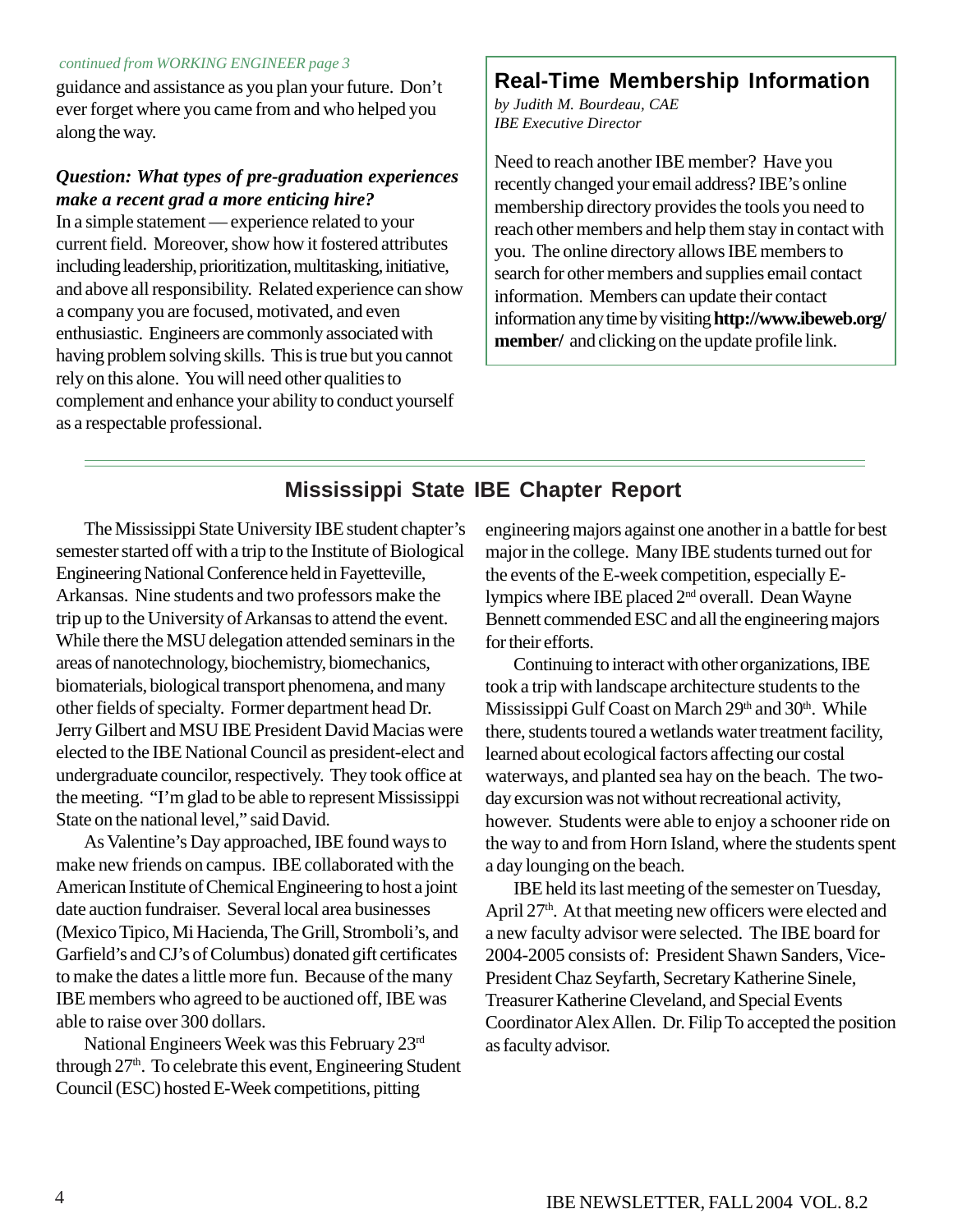## **Cornell University IBE Chapter Report**

Over the past year, Cornell University's Chapter of the Institute of Biological Engineering has succeeded in reaching out across Cornell's campus to encourage interest in biological engineering as well as strengthening the student component of the organization. This year marks our second anniversary as an established chapter. Since our establishment, our board has grown from two officers to a seven-member board of biological engineering students and membership in our chapter has grown to over 50 members. In addition, two biological engineering faculty members serve as advisors.

During the Fall of 2003, the chapter focused on increasing student involvement in the organization. The semester began with a "Welcome Back" pizza party where students and faculty members of Cornell's department of Biological and Environmental Engineering were able to chat in an informal setting. In August, the Chapter helped man Cornell's Nanobiotechnology Booth at The Great New York State Fair. In November, approximately 10 members participated in a service event at Ithaca's hands-on Science Center. Not only did the members get a chance to interact with the children of the Ithacan community at this event, but they were also reminded of their own curiosity as a child in the world of science. Last but not least, the Fall semester marked the creation of our Chapter's web page, now located at: **http://www.rso.cornell.edu/ibe/**

In the spring of 2004, students also took the initiative to help communities beyond Cornell, and we carried out a book/toy drive for a school in Jamaica for Special Education. Students from our chapter traveled to Jamaica and delivered the donations. In April 2004 our chapter hosted the Annual BioEngineering Research Expo. In attendance were over 100 students, faculty and staff members from various departments on campus. The first day consisted of a poster session where undergraduate students in biological engineering at Cornell were able to present their work to the poster competition judges as well as fellow students; there were 4 winners this year. Among the sponsors were the Department of Biological & Environmental Engineering (BEE), the College of Engineering, the Vice President of Undergraduate Provost, Student Activity Fee Commission, NYSEG, the Bartel's family fund, Genencor International, the Cornell Store, and the Department of Electrical and Computer Engineering. The second day featured speakers Dr. Henry Masur from the NIH, Dr. Carlo Montemagno from the Department of

Mechanical and Aerospace Engineering at UCLA, and Mr. Brian Appel, CEO of Changing World Technologies. Through this event, IBE provided a venue for students to present their work and for professionals in the field to learn about the cutting-edge research conducted on campus.

In addition to the BioEXPO, we co-sponsored a blood drive and participated in the Centennial Celebration Parade for Cornell's College of Agricultural and Life Sciences. Our participation in this parade surpassed all expectations as a group of dedicated IBE members; faculty and friends took on the task of building a giant model of the mascot for the Department of Biological and Environmental Engineering, a Bee. Thanks to the unconditional support of the BEE department and IBE members, the float was awarded 1<sup>st</sup> place at the float competition.

 This year we also took a step forward to build partnerships with Companies and we did so by hosting our first Company Information Session presented by Mr. Keith Miller from Pfizer. On October 1<sup>st</sup>, IBE will be hosting its first Round Table discussion with representatives from companies as well as faculty and students in order to discuss trends in biological engineering and how IBE and Cornell Career Services can facilitate the communication between students and companies. Invitations are currently being mailed out, for more information, please visit our website. The transition between the 2003-2004 and the 2004-2005 Executive Board has taken place and we hope that this year's activity further increase awareness of the Biological Engineering field.

#### **The making of a mascot...**